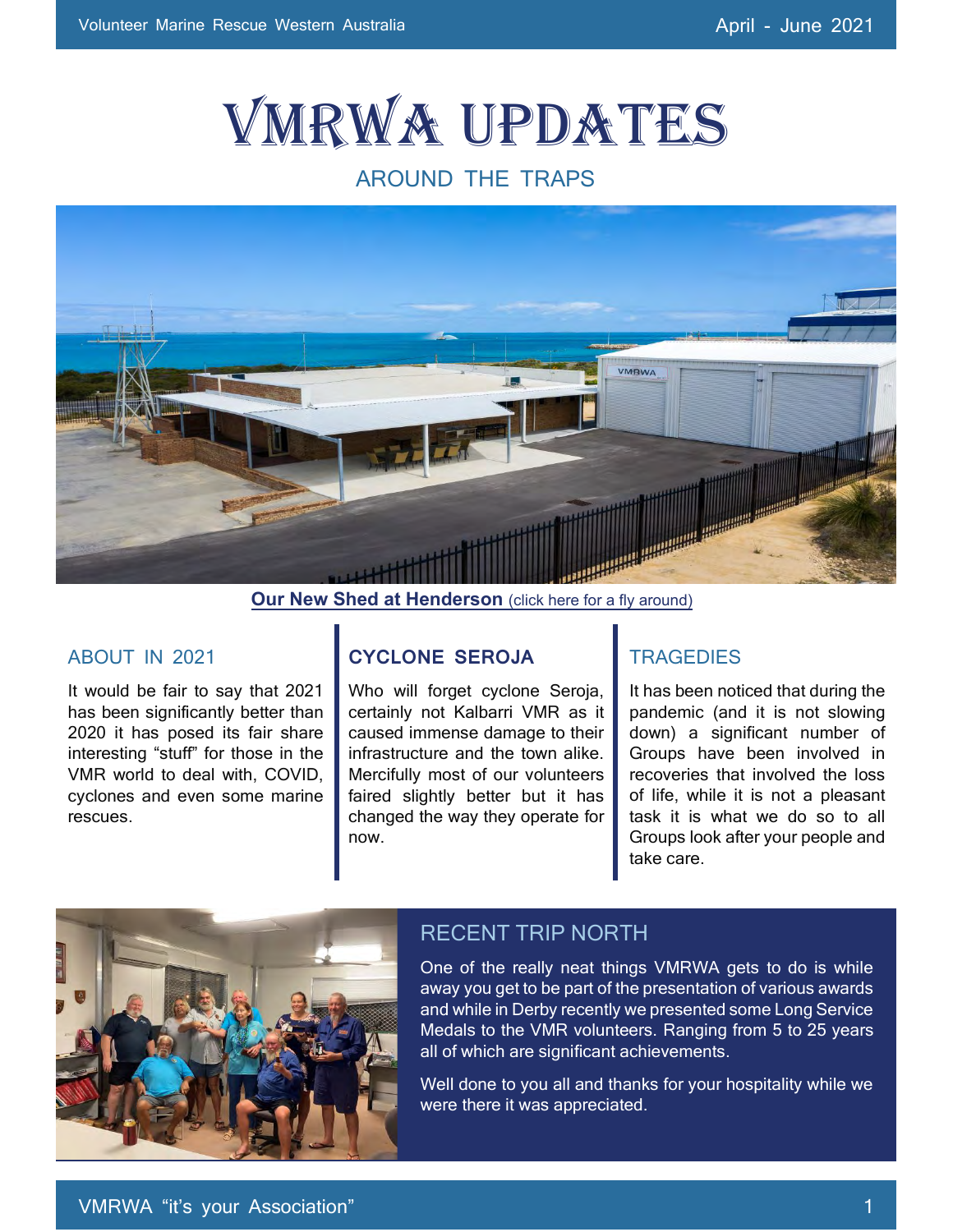## New RV's & refits all happening

Sardam, in particular has been doing some road miles getting about WA covering refits and is now in Lancelin having come down from Derby via Coral Bay while the Tom Reed has been "relaxing" in Augusta after a short stint in Leeman. Marg's is next for Tom.

Shark Bay albeit a while ago now and Pt Denison have new rescue vessels and Jurien Bay will have theirs soon.

The refit and replacement program is well underway and the quality of work from the builders is outstanding.

There will be several more contractors to come online very soon now that the procurement process has been completed.

## 2021 CONFERENCE & AWARDS NIGHT

IT'S ON AGAIN BUT IN A REVISED FORMAT – CURSE COVID

While the award nominations have closed it is fair to say that while there are "heaps" of really good nominations received it is like "pulling teeth".

Now we know that you all regard it simply as "it's what we do" but please get out there and tell the world, the Emergency Services world at least.

Be aware 2022 is coming and by then you will all have done some more remarkable stuff so tell us, please.

The ESC to be held on Friday the  $10<sup>th</sup>$  & Saturday the 11th of September 2021 will be slightly expanded this year but nowhere near where it has been in the past. That said information as to who can attend and where it will be is coming, we promise.

#### VMRWA AGM 2021

The call for nominations will be coming out soon so take the time to consider being part of the team.

It is after all your Association and it isn't too arduous a task to get around to your neighboring Marine Rescue Groups, well maybe slightly more difficult in the Pilbara and the Kimberley regions but nothing is insurmountable as COVID has proved to us all. And certainly not picking on Adam here just using the region as an example  $\circled{e}$ .

All sorts of expertise and experience is valuable so do not discount yourself.

MS Teams works and is a useful tool, recognising that Face 2 Face is the best but not always achievable.

Keep an eye on the Volunteer Hub and your emails.

So please think about it and give it a go.